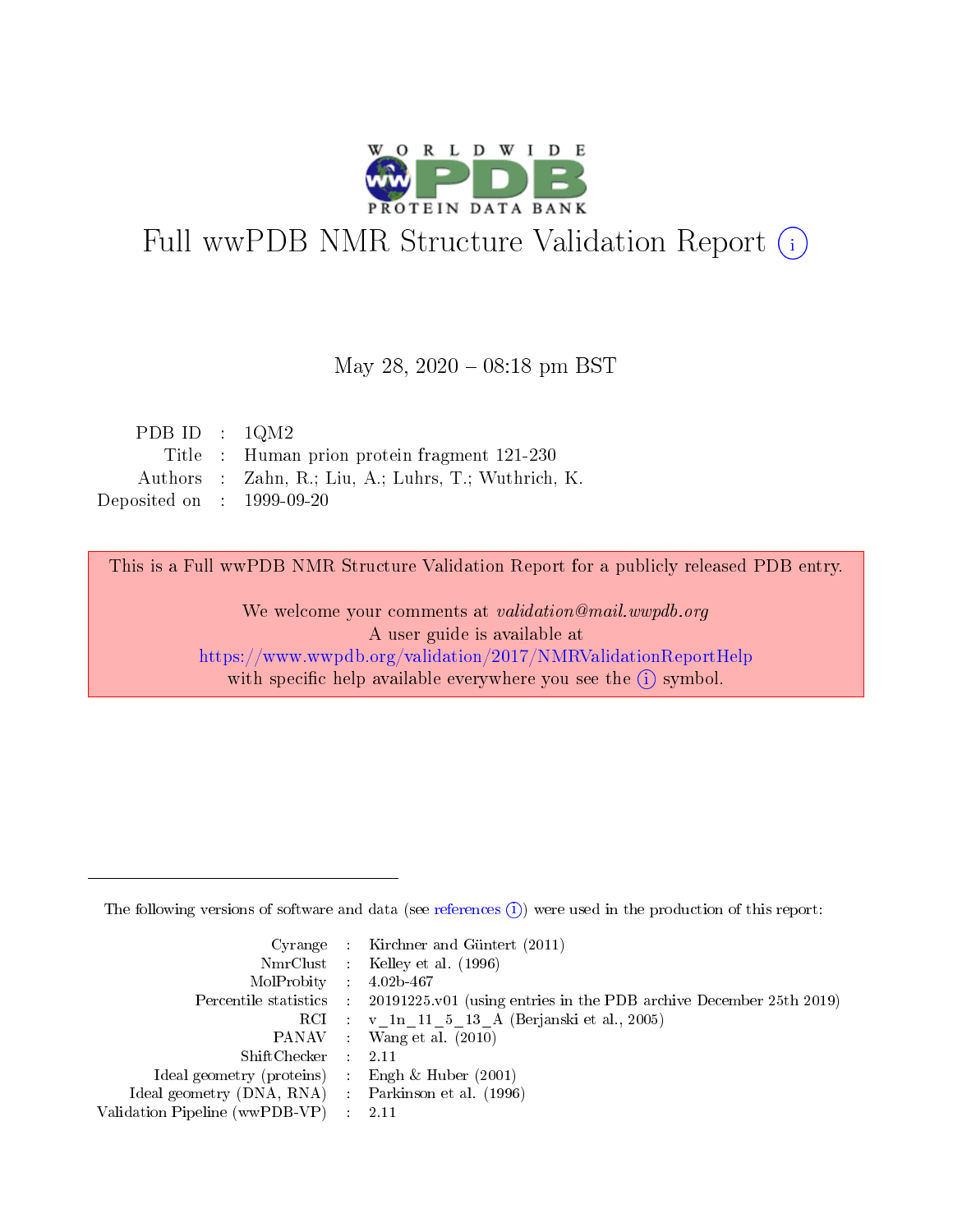## 1 [O](https://www.wwpdb.org/validation/2017/NMRValidationReportHelp#overall_quality)verall quality at a glance (i)

The following experimental techniques were used to determine the structure: SOLUTION NMR

The overall completeness of chemical shifts assignment was not calculated.

Percentile scores (ranging between 0-100) for global validation metrics of the entry are shown in the following graphic. The table shows the number of entries on which the scores are based.



The table below summarises the geometric issues observed across the polymeric chains and their fit to the experimental data. The red, orange, yellow and green segments indicate the fraction of residues that contain outliers for  $>=3, 2, 1$  and 0 types of geometric quality criteria. A cyan segment indicates the fraction of residues that are not part of the well-defined cores, and a grey segment represents the fraction of residues that are not modelled. The numeric value for each fraction is indicated below the corresponding segment, with a dot representing fractions  $\epsilon = 5\%$ 

| <b>Mol</b> | ${\bf Chain}$ | Length | Quality of chain |     |    |
|------------|---------------|--------|------------------|-----|----|
|            | . .           |        | 81%              | 10% | 7% |

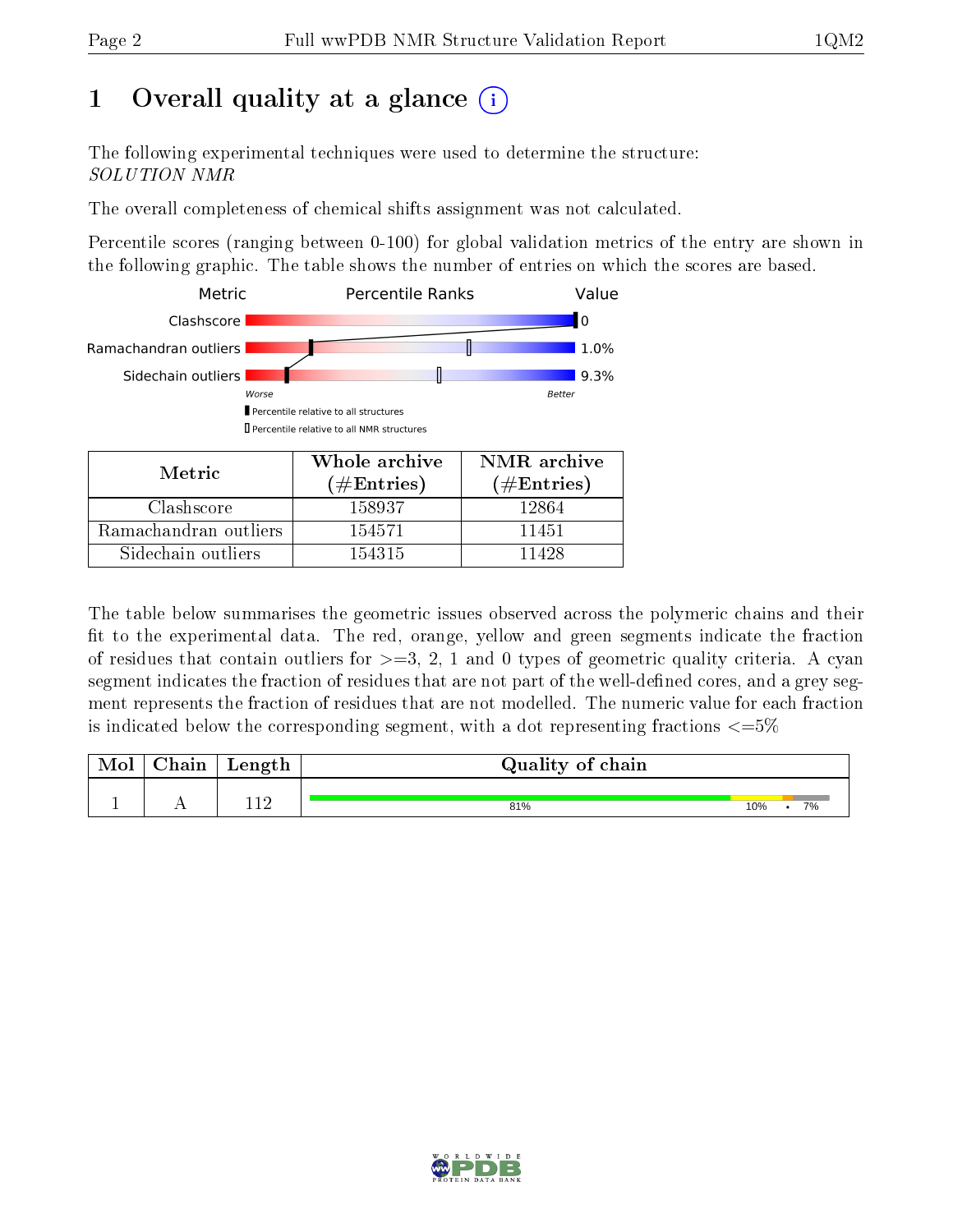## 2 Ensemble composition and analysis  $(i)$

This entry contains 1 models. Identification of well-defined residues and clustering analysis are not possible.

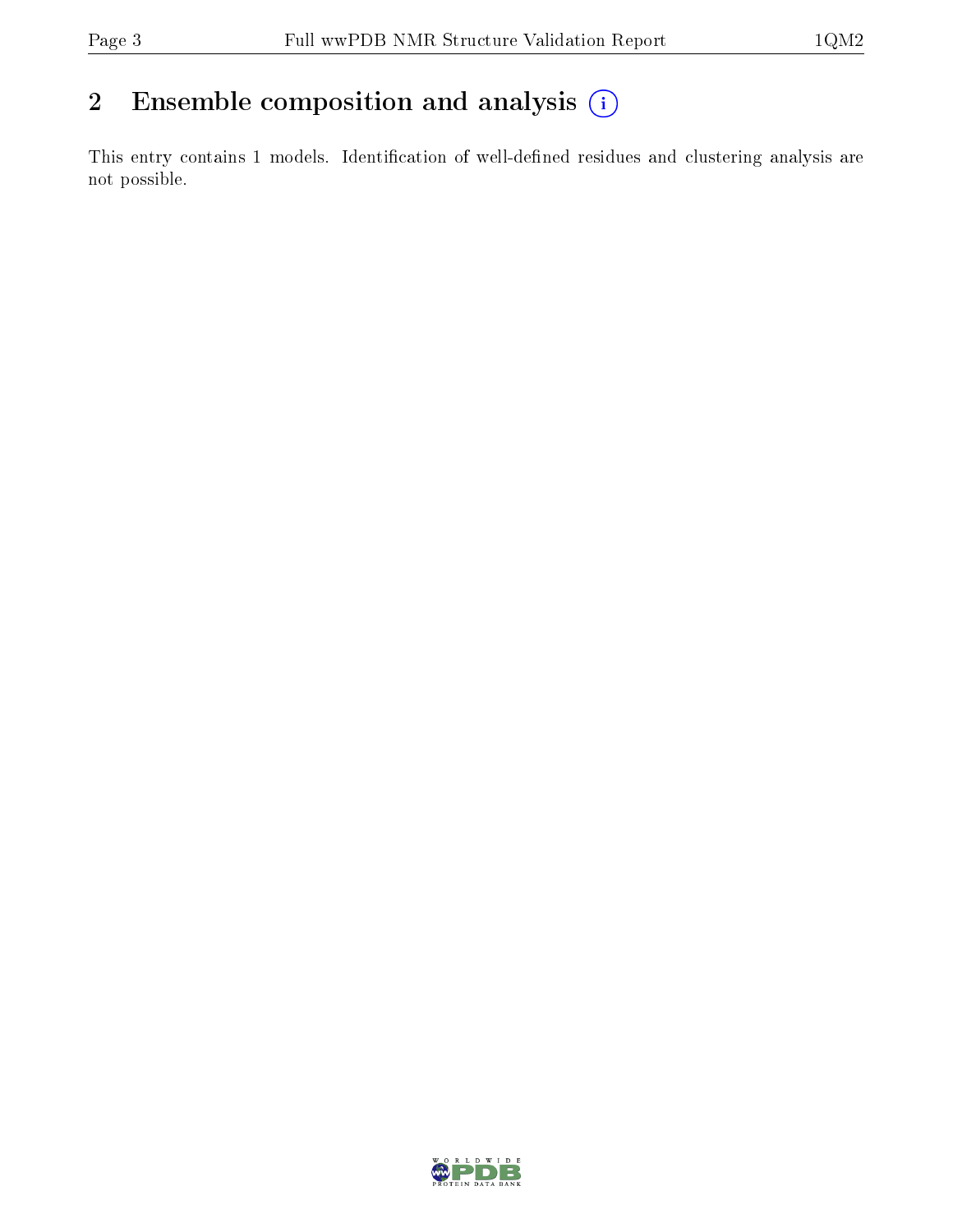## 3 Entry composition (i)

There is only 1 type of molecule in this entry. The entry contains 1688 atoms, of which 811 are hydrogens and 0 are deuteriums.

Molecule 1 is a protein called PRION PROTEIN.

| Mol | Chain   Residues |                | Atoms |     |      |  | l'race |  |
|-----|------------------|----------------|-------|-----|------|--|--------|--|
|     |                  | $_{\rm Total}$ |       |     |      |  |        |  |
|     | $104\,$          | 1688           | 544   | 811 | 153. |  |        |  |

There are 2 discrepancies between the modelled and reference sequences:

|     | Chain   Residue   Modelled   Actual |                          | Comment                                    | Reference |
|-----|-------------------------------------|--------------------------|--------------------------------------------|-----------|
| 119 | GLY                                 | <b>Contract Contract</b> | cloning artifact   UNP P04156              |           |
| 120 | SER.                                | $\sim$                   | cloning artifact   UNP $\overline{P04156}$ |           |

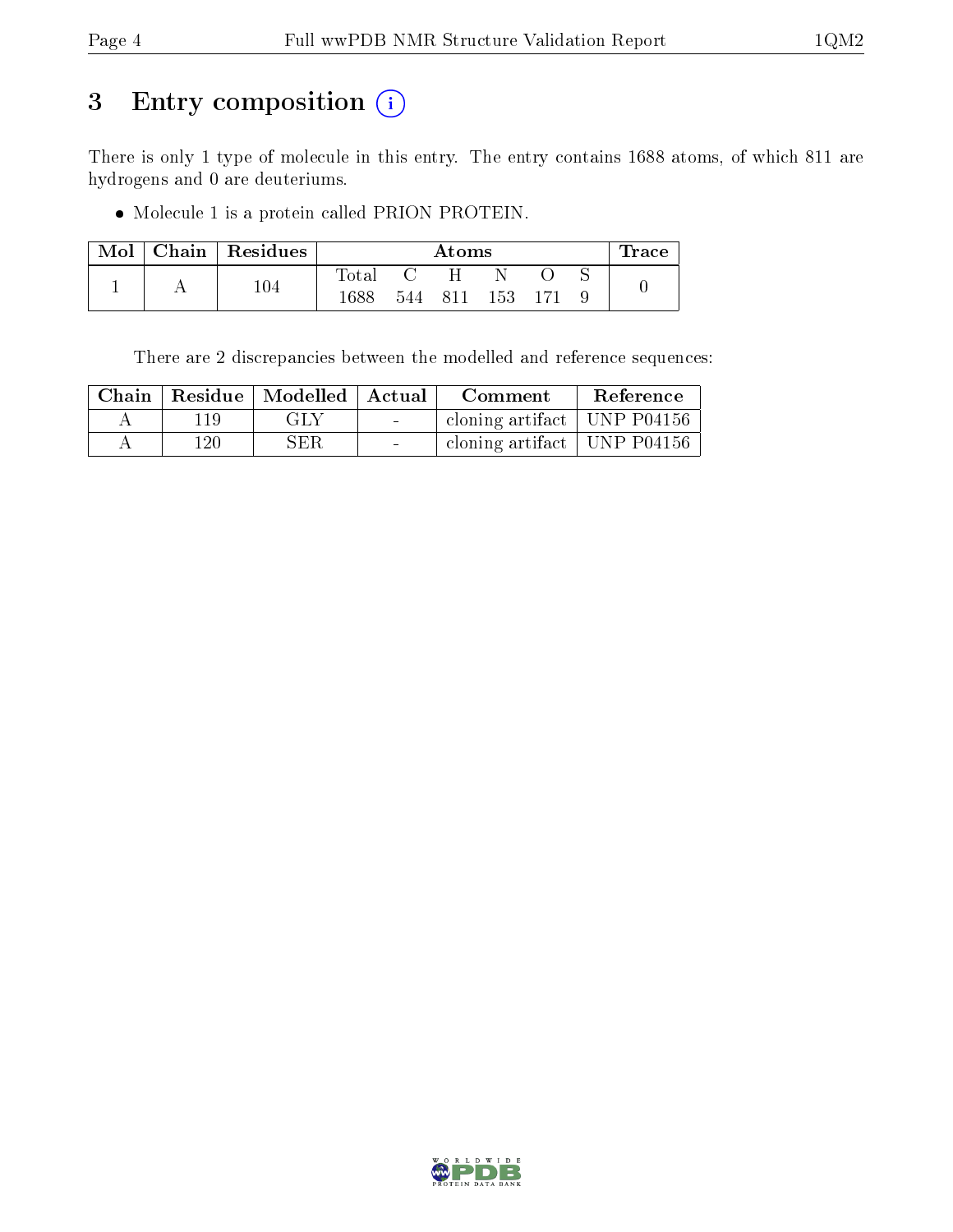## 4 Residue-property plots  $(i)$

These plots are provided for all protein, RNA and DNA chains in the entry. The first graphic is the same as shown in the summary in section 1 of this report. The second graphic shows the sequence where residues are colour-coded according to the number of geometric quality criteria for which they contain at least one outlier: green  $= 0$ , yellow  $= 1$ , orange  $= 2$  and red  $= 3$  or more. Stretches of 2 or more consecutive residues without any outliers are shown as green connectors. Residues which are classified as ill-defined in the NMR ensemble, are shown in cyan with an underline colour-coded according to the previous scheme. Residues which were present in the experimental sample, but not modelled in the final structure are shown in grey.

• Molecule 1: PRION PROTEIN



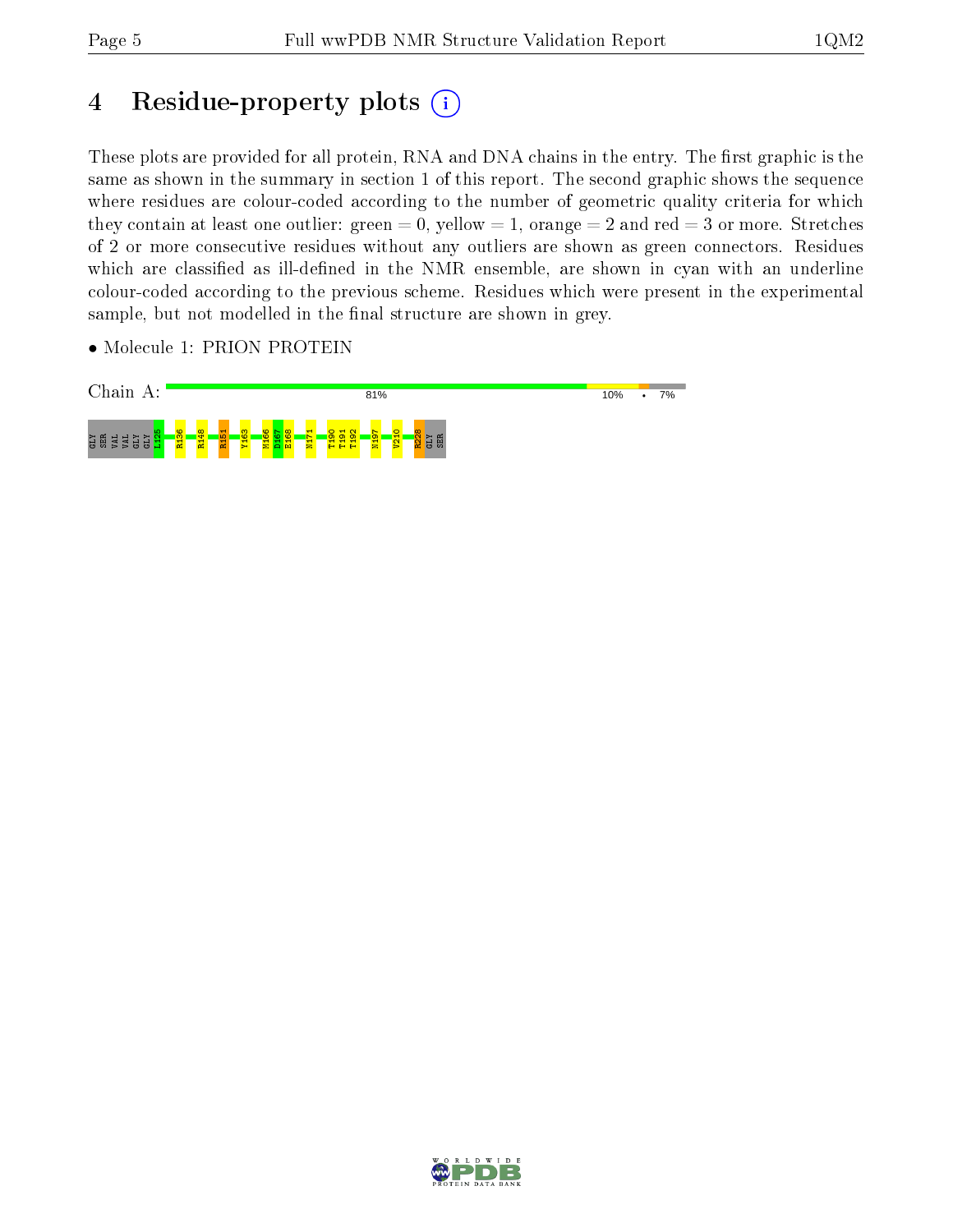## 5 Refinement protocol and experimental data overview  $\binom{1}{k}$

The models were refined using the following method: *torsion angle dynamics*.

Of the 100 calculated structures, 1 were deposited, based on the following criterion: LEAST RESTRAINT VIOLATION.

The following table shows the software used for structure solution, optimisation and refinement.

| Software name   Classification |                    | Version |
|--------------------------------|--------------------|---------|
| OPAL P                         | refinement         |         |
| $\Box$ d Y A N A               | structure solution |         |

No chemical shift data was provided. No validations of the models with respect to experimental NMR restraints is performed at this time.

COVALENT-GEOMETRY INFOmissingINFO

### 5.1 Too-close contacts  $(i)$

In the following table, the Non-H and H(model) columns list the number of non-hydrogen atoms and hydrogen atoms in each chain respectively. The H(added) column lists the number of hydrogen atoms added and optimized by MolProbity. The Clashes column lists the number of clashes averaged over the ensemble.

|                                    |       | Mol   Chain   Non-H   H(model)   H(added)   Clashes |     |  |
|------------------------------------|-------|-----------------------------------------------------|-----|--|
| $\vdash$ All $\vdash$ All $\vdash$ | - 877 | - 811                                               | 813 |  |

The all-atom clashscore is defined as the number of clashes found per 1000 atoms (including hydrogen atoms). The all-atom clashscore for this structure is -.

There are no clashes.

### 5.2 Torsion angles  $(i)$

#### 5.2.1 Protein backbone  $\hat{1}$

In the following table, the Percentiles column shows the percent Ramachandran outliers of the chain as a percentile score with respect to all PDB entries followed by that with respect to all NMR entries. The Analysed column shows the number of residues for which the backbone conformation was analysed and the total number of residues.

|     | $Mol$   Chain | Analysed                    | Favoured |          | Allowed   Outliers   Percentiles |               |    |
|-----|---------------|-----------------------------|----------|----------|----------------------------------|---------------|----|
|     |               | $102/112(91\%)$   92 (90\%) |          | $9(9\%)$ | $1(1\%)$                         | <sup>20</sup> | 68 |
| All | All           | $102/112(91\%)$   92 (90\%) |          | $9(9\%)$ | $1(1\%)$                         | 20            | 68 |

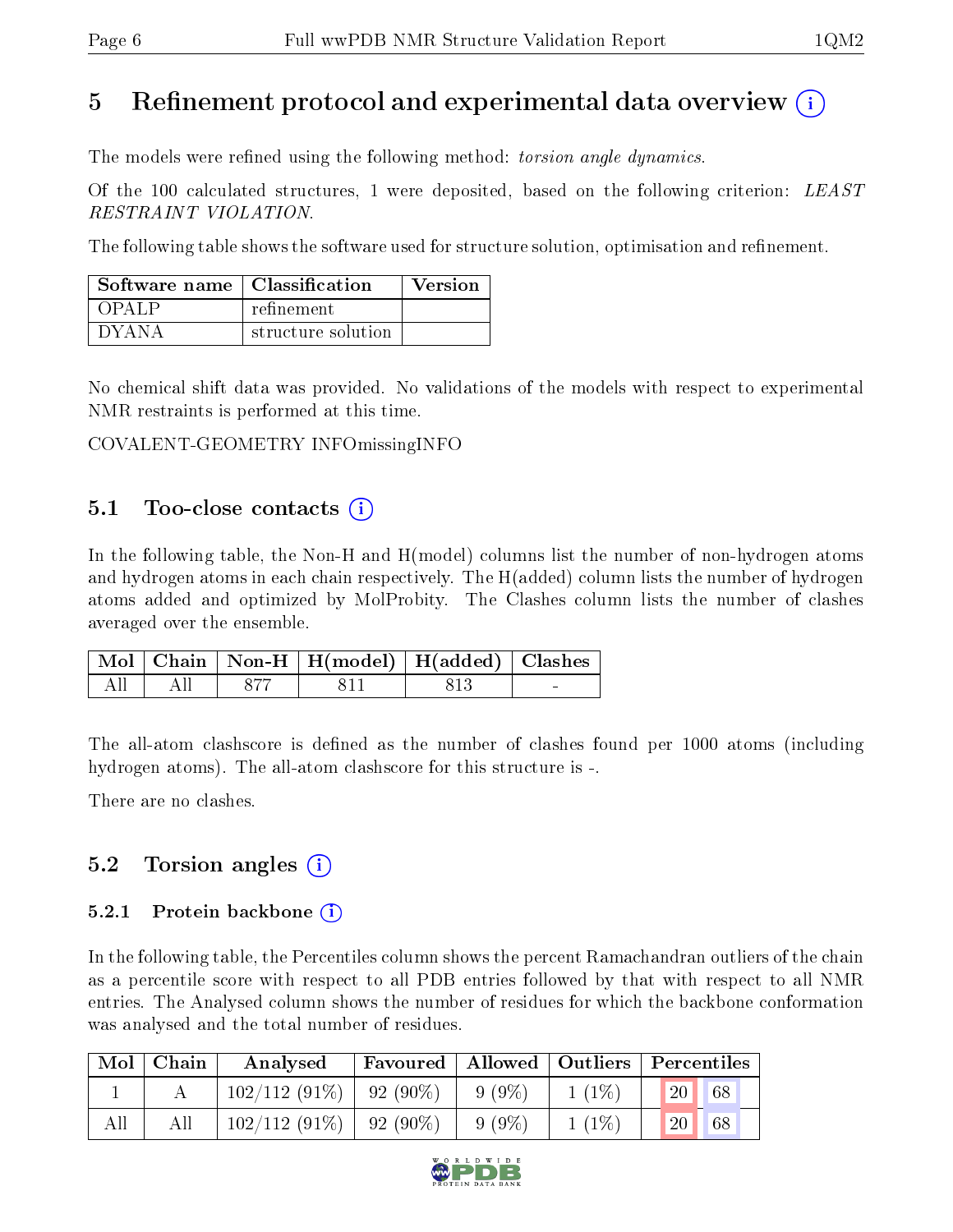All 1 Ramachandran outliers are listed below.

| Mol | Chain | $+$ Res $+$ | vpe |
|-----|-------|-------------|-----|
|     |       |             |     |

#### 5.2.2 Protein sidechains  $(i)$

In the following table, the Percentiles column shows the percent sidechain outliers of the chain as a percentile score with respect to all PDB entries followed by that with respect to all NMR entries. The Analysed column shows the number of residues for which the sidechain conformation was analysed and the total number of residues.

| Mol | Chain | Analysed       | Rotameric   Outliers   Percentiles |          |                 |    |
|-----|-------|----------------|------------------------------------|----------|-----------------|----|
|     |       | $97/101(96\%)$ | 88 (91\%)                          | $9(9\%)$ | 12 <sub>1</sub> | 59 |
| All |       | $97/101(96\%)$ | 88 (91\%)                          | $9(9\%$  | 19              | 59 |

All 9 residues with a non-rotameric sidechain are listed below. They are sorted by the frequency of occurrence in the ensemble.

| Mol | Chain | Res | Type       |
|-----|-------|-----|------------|
| 1   | А     | 197 | <b>ASN</b> |
| 1   | А     | 191 | THR        |
| 1   |       | 190 | THR        |
| 1   | A     | 228 | $\rm{ARG}$ |
| 1   | A     | 151 | $\rm{ARG}$ |
| 1   | A     | 168 | GLU        |
| 1   | А     | 192 | THR        |
| 1   |       | 163 | TYR        |
|     |       | 171 | <b>ASN</b> |

#### 5.2.3 RNA [O](https://www.wwpdb.org/validation/2017/NMRValidationReportHelp#rna)i

There are no RNA molecules in this entry.

### 5.3 Non-standard residues in protein, DNA, RNA chains (i)

There are no non-standard protein/DNA/RNA residues in this entry.

### 5.4 Carbohydrates (i)

There are no carbohydrates in this entry.

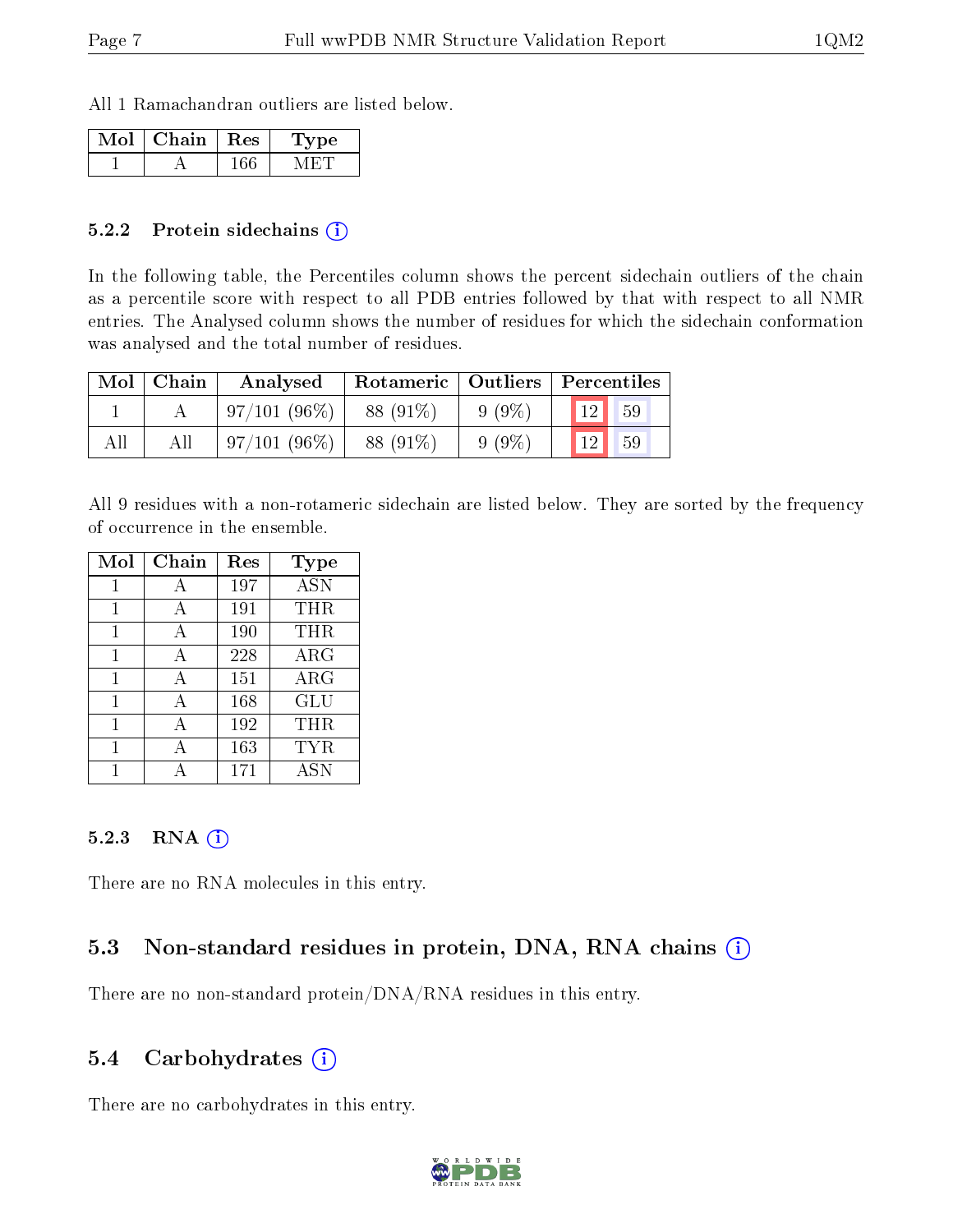## 5.5 Ligand geometry  $(i)$

There are no ligands in this entry.

## 5.6 [O](https://www.wwpdb.org/validation/2017/NMRValidationReportHelp#nonstandard_residues_and_ligands)ther polymers (i)

There are no such molecules in this entry.

## 5.7 Polymer linkage issues (i)

There are no chain breaks in this entry.